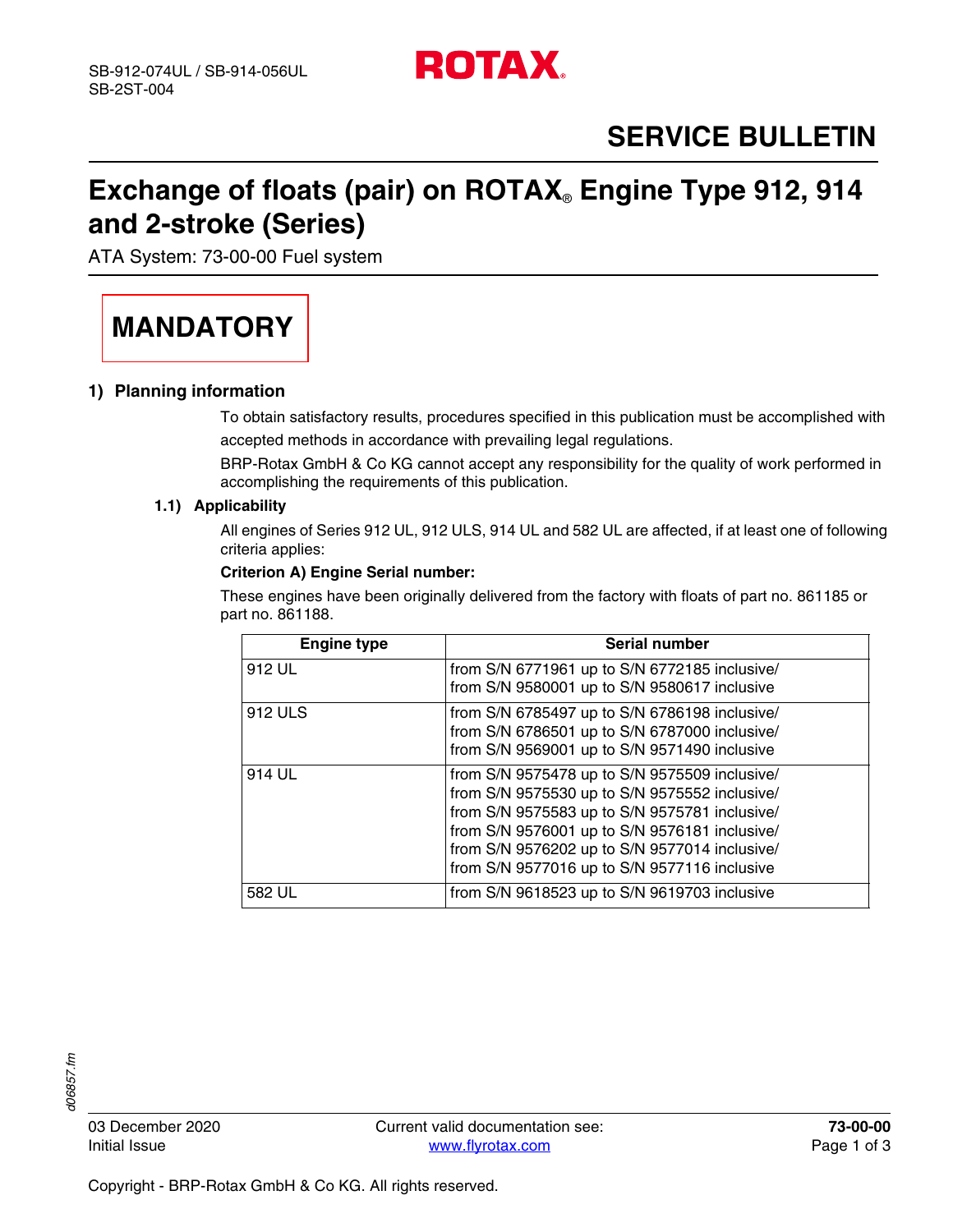## **SERVICE BULLETIN**

### **Criterion B) Carburetors:**

These carburetors have been originally delivered from the factory with floats of part no. 861185 or part no. 861188.

| <b>Carburetors</b> | <b>Carburetors</b><br>part no.             | <b>Serial number</b>                                                                                       |
|--------------------|--------------------------------------------|------------------------------------------------------------------------------------------------------------|
| 1912 UL            | 1/3 part no. 892500<br>2/4 part no. 892505 | For serial numbers of the carburetors see SB-912-074/<br>SB-914-056, latest edition, Chapter 4) Appendix*. |
| 912 ULS            | 1/3 part no. 892530<br>2/4 part no. 892535 | For serial numbers of the carburetors see SB-912-074/<br>SB-914-056, latest edition, Chapter 4) Appendix*. |
| 914 UL             | 1/3 part no. 892520<br>2/4 part no. 892525 | For serial numbers of the carburetors see SB-912-074/<br>SB-914-056, latest edition, Chapter 4) Appendix*. |

\* For easier carburetor serial number (refer to Service Bulletin: SB-912-074/SB-914-056 location on carburetor see Fig. 1) search within the Chapter 4) Appendix of this pdf document make use of the search function normally integrated in your PDF reader software. This function normally should be found in one of the menu bars or most common press the "Ctrl  $+ F$ " buttons simultaneously to reveal a pop-up menu.

The menu will feature a search box where you can enter the serial number to be searched for in this document.

Use this search box to enter the serial number in the 6-digit format as shown in Chapter 4) Appendix and click on the "Next" button to proceed with the search.

NOTE: The part numbers and serial numbers of the carburetors mentioned in Chapter 4) Appendix comprise all the carburetors delivered installed on engines as mentioned in Criterion A) and all carburetors delivered as a spare part.

#### **Criterion C) Spare parts:**

Further all engines are affected, which have been equipped with carburetors with part number and serial number listed within Criterion B) above during engine repair, maintenance or general overhaul or any other exchange action.

Further all engines are affected, which have been equipped since June 01<sup>st</sup> 2015 with floats part no. 861185 and 861188 as a spare part or provided within a service kit carburetor, maintenance kit carburetor and overhaul kits during engine repair, maintenance or general overhaul or any other exchange action.

- NOTE: The Service Instruction SI-912-029/SI-914-029 is not affected.
- NOTE: The carburetor and/or the float may have been removed from the initial engine and used on another one.

Engines and/or carburetors with serial numbers higher than in Criterion A or B have already been equipped with these types of floats.

For relevant information, see the maintenance records and/or the logbook.